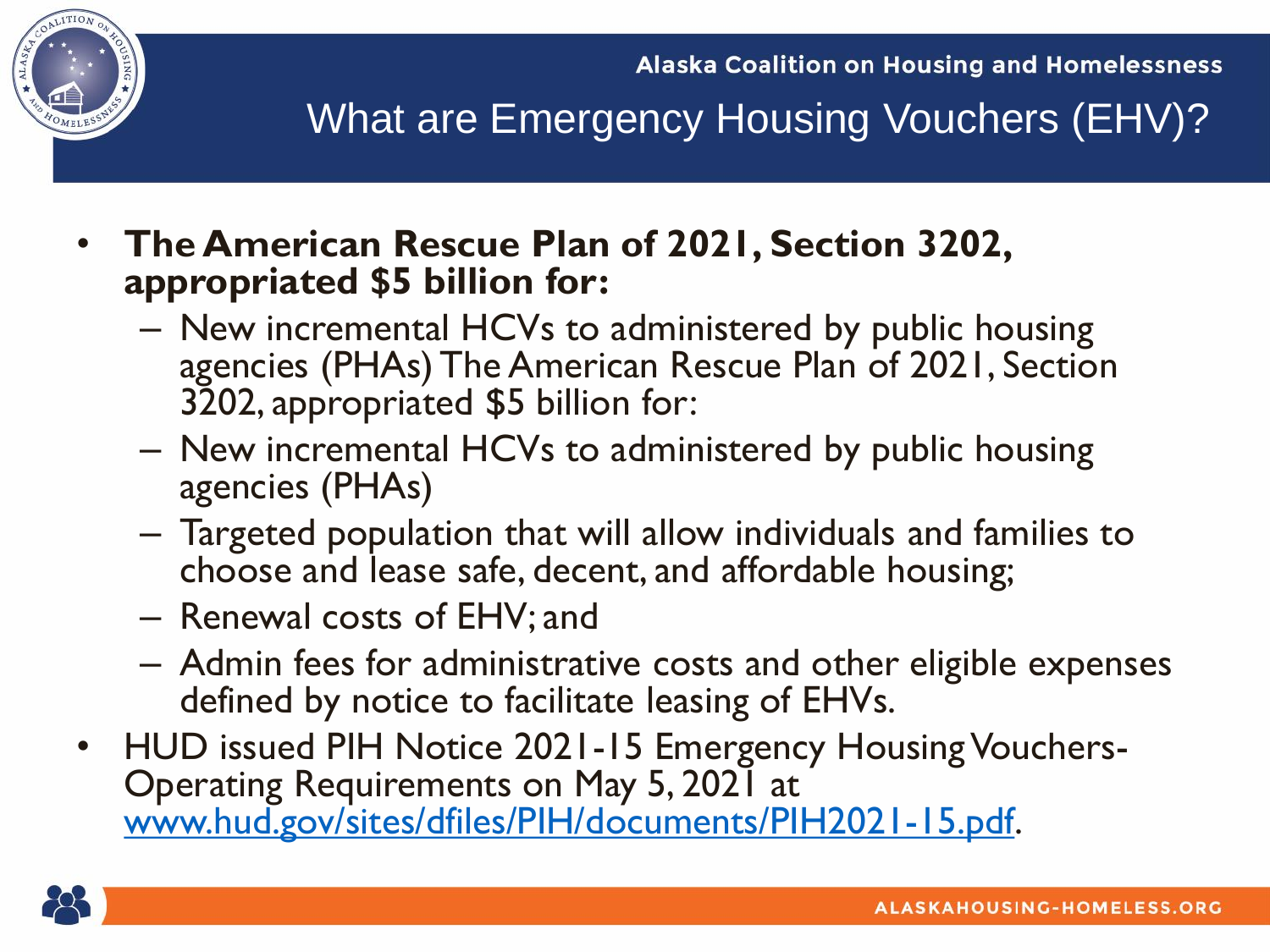

**Alaska Coalition on Housing and Homelessness** 

What are Emergency Housing Vouchers (EHV)?

## **Alaska's Allocation: 194 Vouchers**

- 97 Anchorage
- 97 Balance of State
	- Distribution based on HMIS Emergency Shelter and Unsheltered data
	- Also targeting regions traditionally underserved by mainstream resources



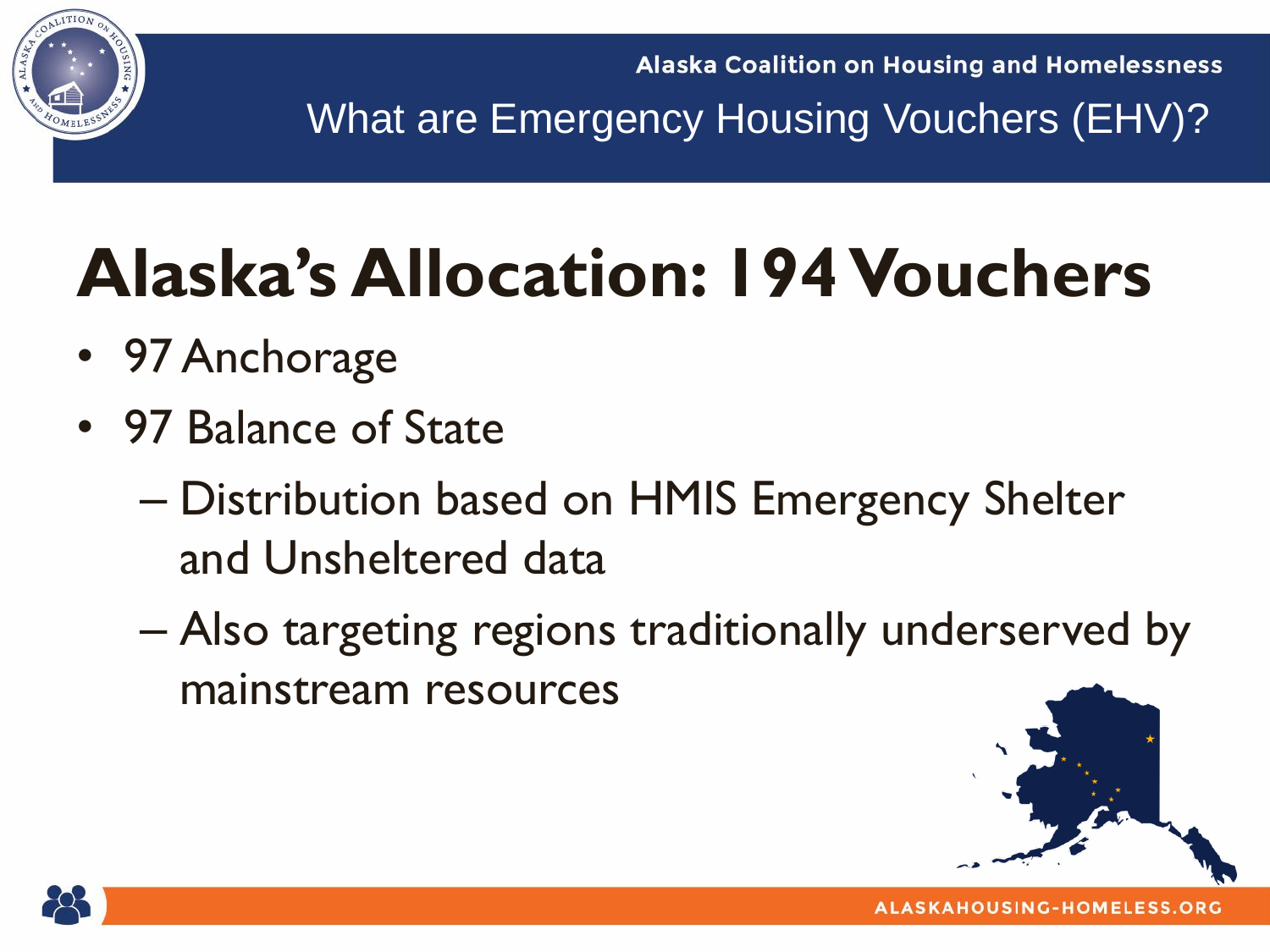

**Alaska Coalition on Housing and Homelessness** Who can receive EHV?

## **EHV eligibility is limited to individuals and families who are:**

- Homeless;
- At-risk of homelessness;
- Fleeing or attempting to flee domestic violence, dating violence, sexual assault, stalking, or human trafficking; and
- Recently homeless, as determined by the Secretary, and for whom providing rental assistance will prevent the family's homelessness or having high risk of housing instability.

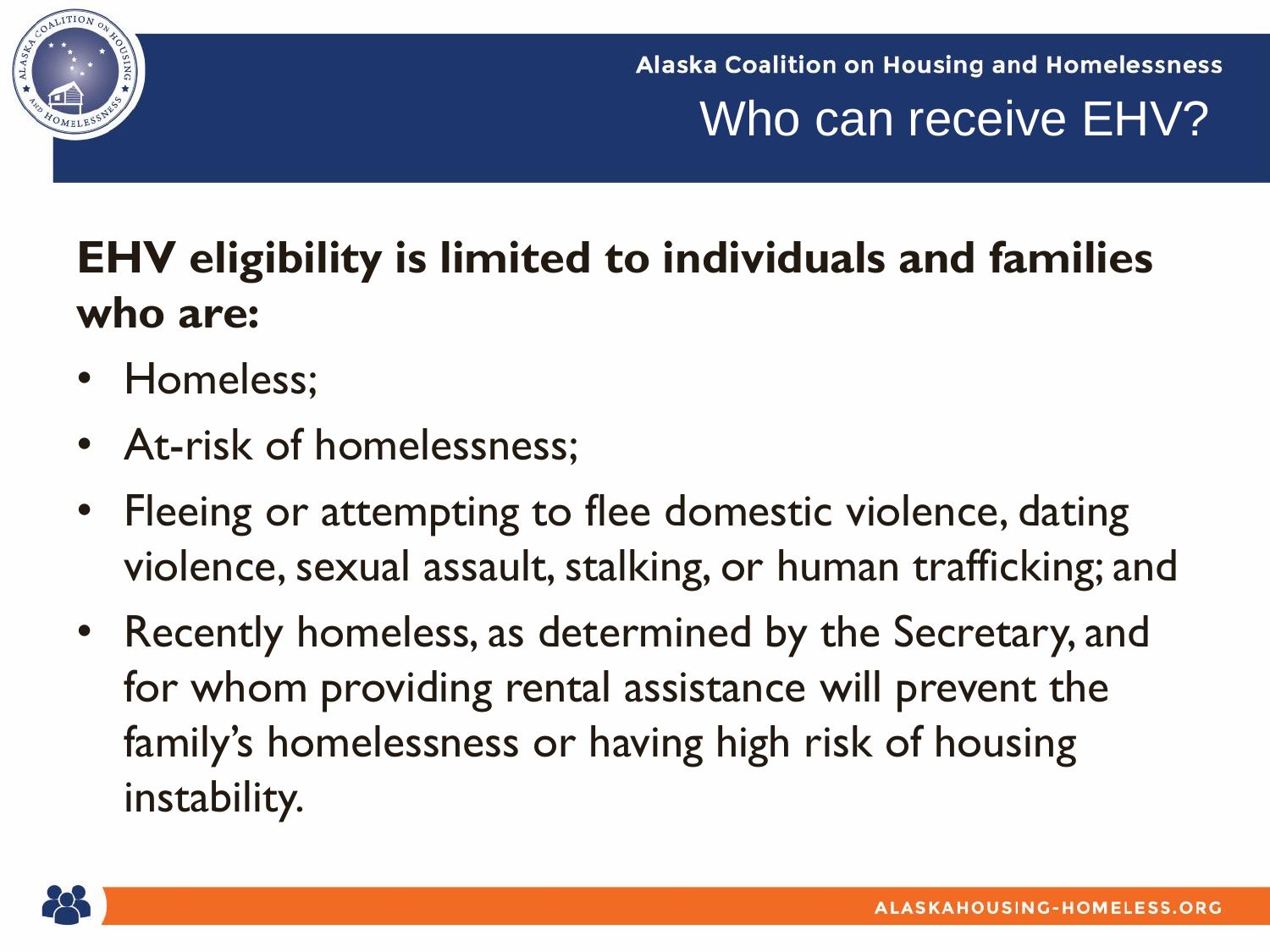

**Alaska Coalition on Housing and Homelessness** How are EHV Prioritized?

Coordinated Entry System (CES)

- All Emergency Housing Vouchers must be referred using the Continuum of Care's Coordinated Entry System
- CES referrals will be confirmed by the respective CoC

Balance of State note:

- AKCH2 will be piloting a new referral prioritization methodology
	- Length of Time Homeless
	- Chronic Homeless Status
- Will not be using VI-SPDAT

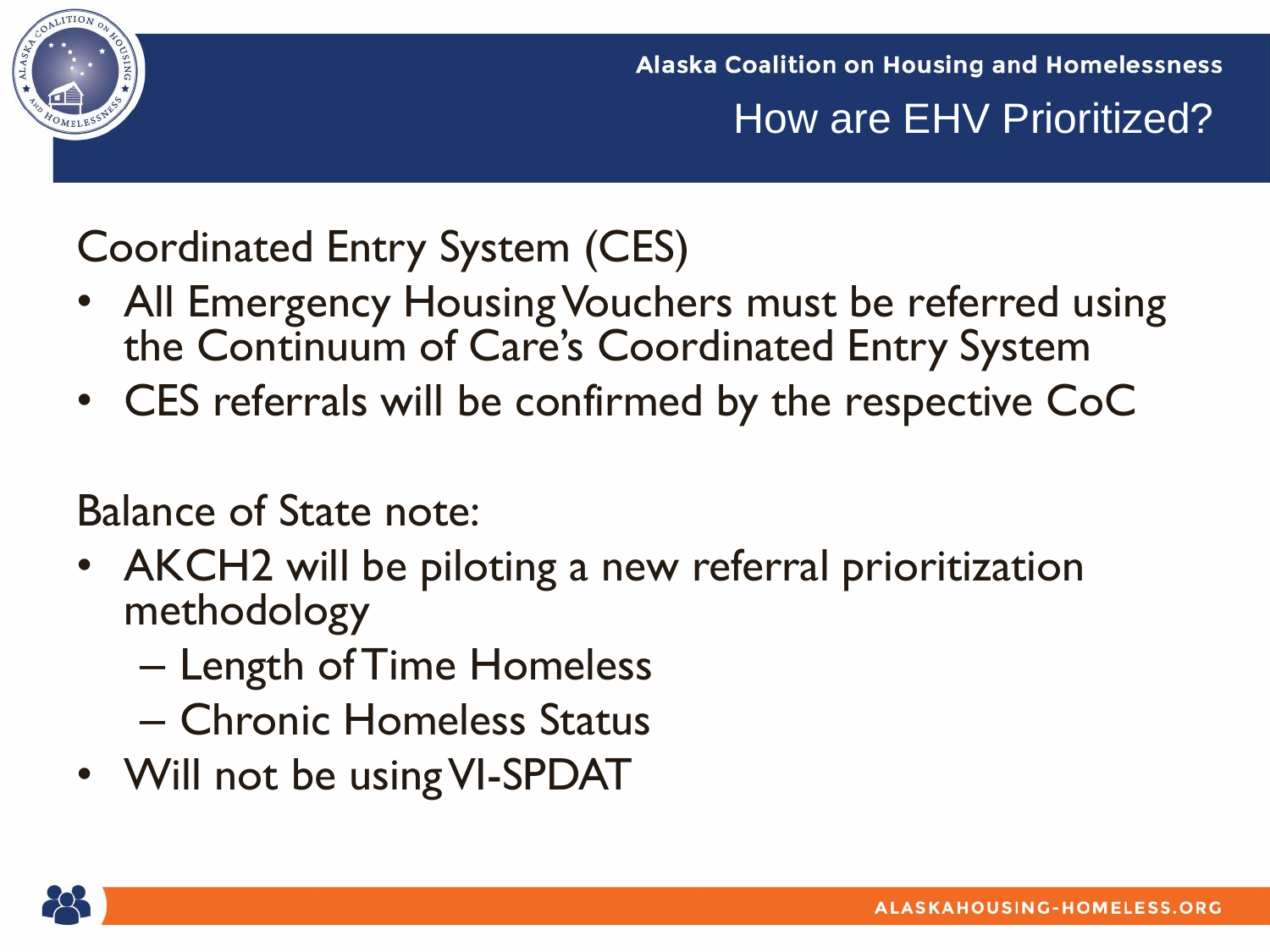|                                             |                                                                                         | For Coordinated Entry Team Use Only |                                                                                             |
|---------------------------------------------|-----------------------------------------------------------------------------------------|-------------------------------------|---------------------------------------------------------------------------------------------|
|                                             | Anchorage Coalition to End Homelessness<br>Alaska Coalition on Housing and Homelessness |                                     |                                                                                             |
|                                             |                                                                                         |                                     |                                                                                             |
| Head of Household Name                      |                                                                                         |                                     | Desired Community                                                                           |
|                                             | 1. I certify that this household meets the definition of an eligible household, and     |                                     |                                                                                             |
|                                             | 2. This person was selected from a Coordinated Entry waiting list.                      |                                     |                                                                                             |
| max <sub>1</sub>                            |                                                                                         |                                     |                                                                                             |
| Referring Individual Signature              |                                                                                         |                                     | Date                                                                                        |
| <b>Service Provider Contact Information</b> |                                                                                         |                                     |                                                                                             |
| Name                                        |                                                                                         |                                     |                                                                                             |
|                                             |                                                                                         |                                     |                                                                                             |
| Agency Name                                 |                                                                                         |                                     |                                                                                             |
|                                             |                                                                                         |                                     |                                                                                             |
| <b>Mailing Address</b>                      |                                                                                         |                                     |                                                                                             |
|                                             |                                                                                         |                                     |                                                                                             |
|                                             |                                                                                         |                                     |                                                                                             |
| Telephone                                   | E-Mail                                                                                  |                                     |                                                                                             |
|                                             | Please include service provider as a copy on any email to the family.                   |                                     |                                                                                             |
|                                             | 1. I am attaching the appropriate verification of eligibility.                          |                                     |                                                                                             |
| $-$                                         | 2. The family has completed AHFC's online application.                                  |                                     |                                                                                             |
|                                             |                                                                                         |                                     |                                                                                             |
| Service Provider Signature                  |                                                                                         |                                     | Date                                                                                        |
| (907) 338-1683.                             |                                                                                         |                                     | Email this form and appropriate verifications to Regina O'Keefe (rokeefe@ahfc.us) or fax to |
|                                             | For Alaska Housing Finance Corporation (AHFC) Use Only                                  |                                     |                                                                                             |
| Received                                    |                                                                                         |                                     |                                                                                             |
| Emailed                                     |                                                                                         |                                     |                                                                                             |
| To                                          |                                                                                         | AHFC Representative Signature       |                                                                                             |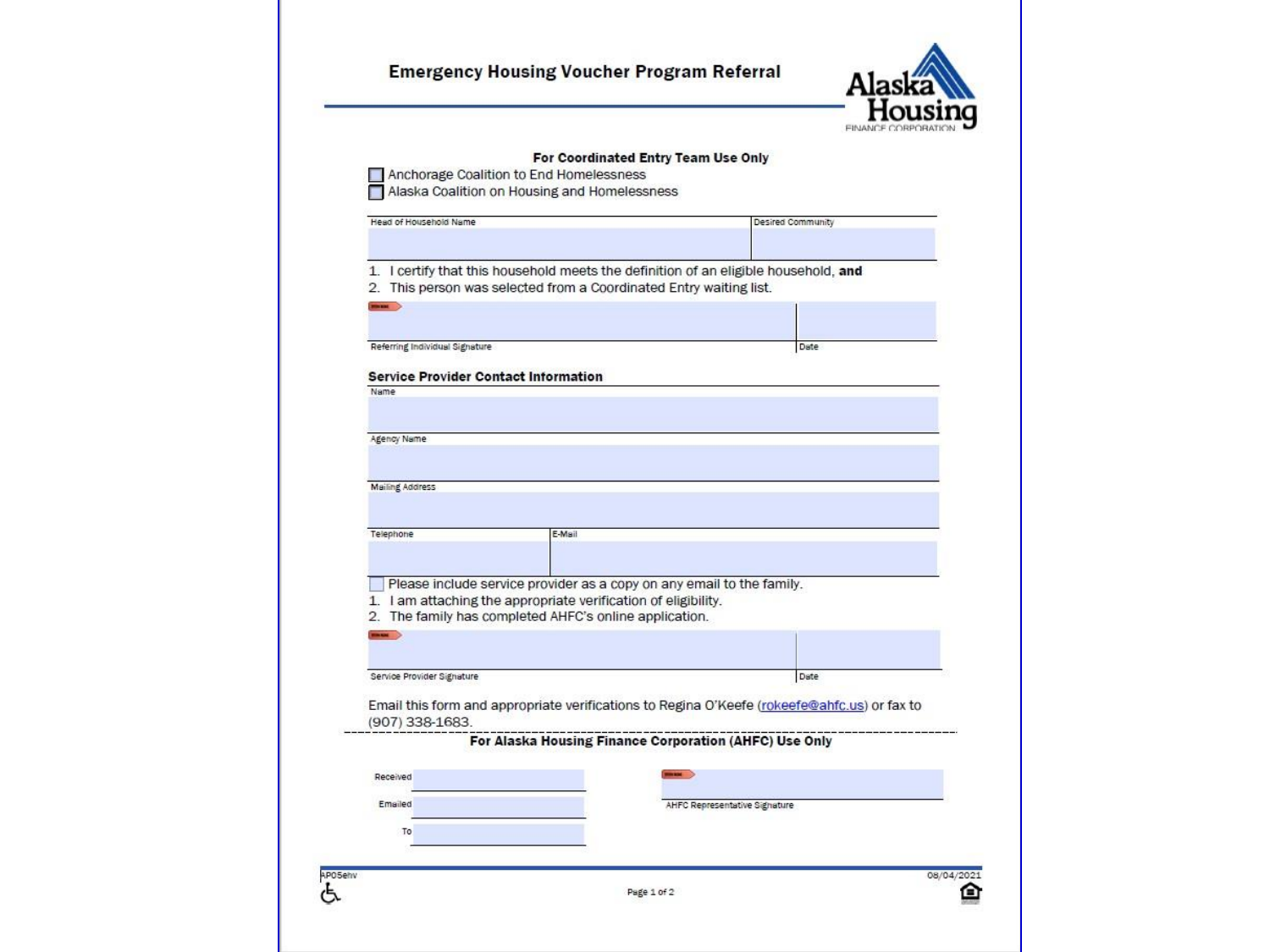

**Alaska Coalition on Housing and Homelessness** Eligible EHV Units?

- Families can rent the same type of units as the standard voucher program
- All units must pass HUD Housing Quality Standards (HQS) inspection. Federal waivers allow for virtual inspections until end of year
- Portability
	- Vouchers are tied to the individual/family
	- Eligible to move with client
		- Must relocate to another Alaska community with EHV coverage
		- When porting out of state, must go to an area with a voucher program

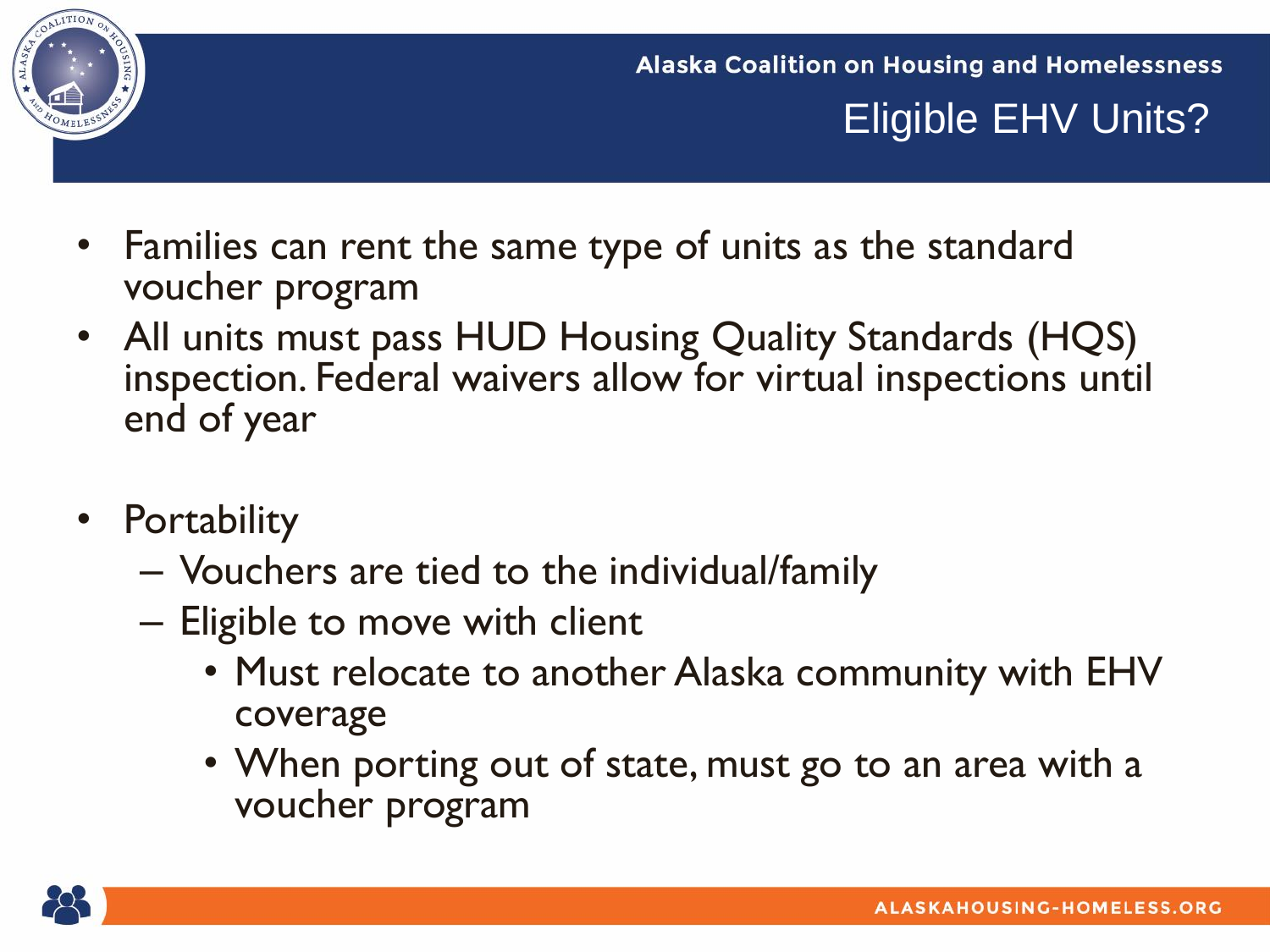

**Alaska Coalition on Housing and Homelessness** EHV Service Fees

- Each voucher comes with up to \$3,500 in service fees
- Eligible Uses
	- Housing search assistance
	- Security or utility deposits
	- Rental application fees
	- Landlord recruitment or incentives
	- Moving expenses
	- Tenant readiness services
	- Essential household items
	- Mitigation fund?